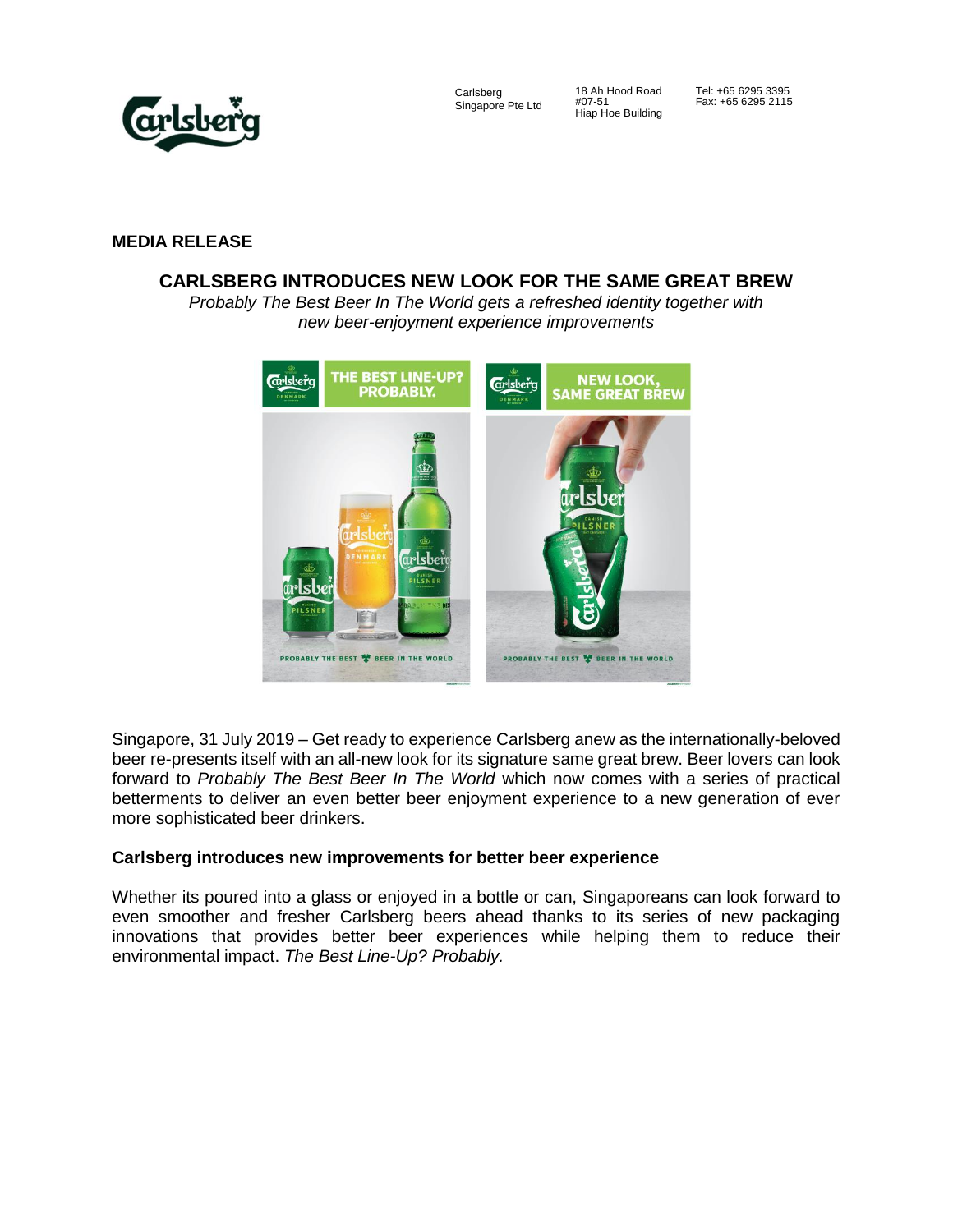

Carlsberg Singapore Pte Ltd

18 Ah Hood Road #07-51 Hiap Hoe Building

Tel: +65 6295 3395 Fax: +65 6295 2115

● *Innovative cap that keeps beer fresh for longer* 



#### *Above : Carlsberg's new innovative Fresh Cap reduces oxidation to keep beer fresher for longer*

The new **Fresh Cap** on Carlsberg bottles keep the beer tasting fresh for 15% longer compared to other caps by reducing oxidation from the bottle. Oxygen though synonymous to life, causes beer to lose its freshness and taste even faster. Carlsberg's new Fresh Cap contains an oxygen scavenger in the liner of the cap which actively absorbs oxygen - ensuring that the beer tastes fresher and better for longer.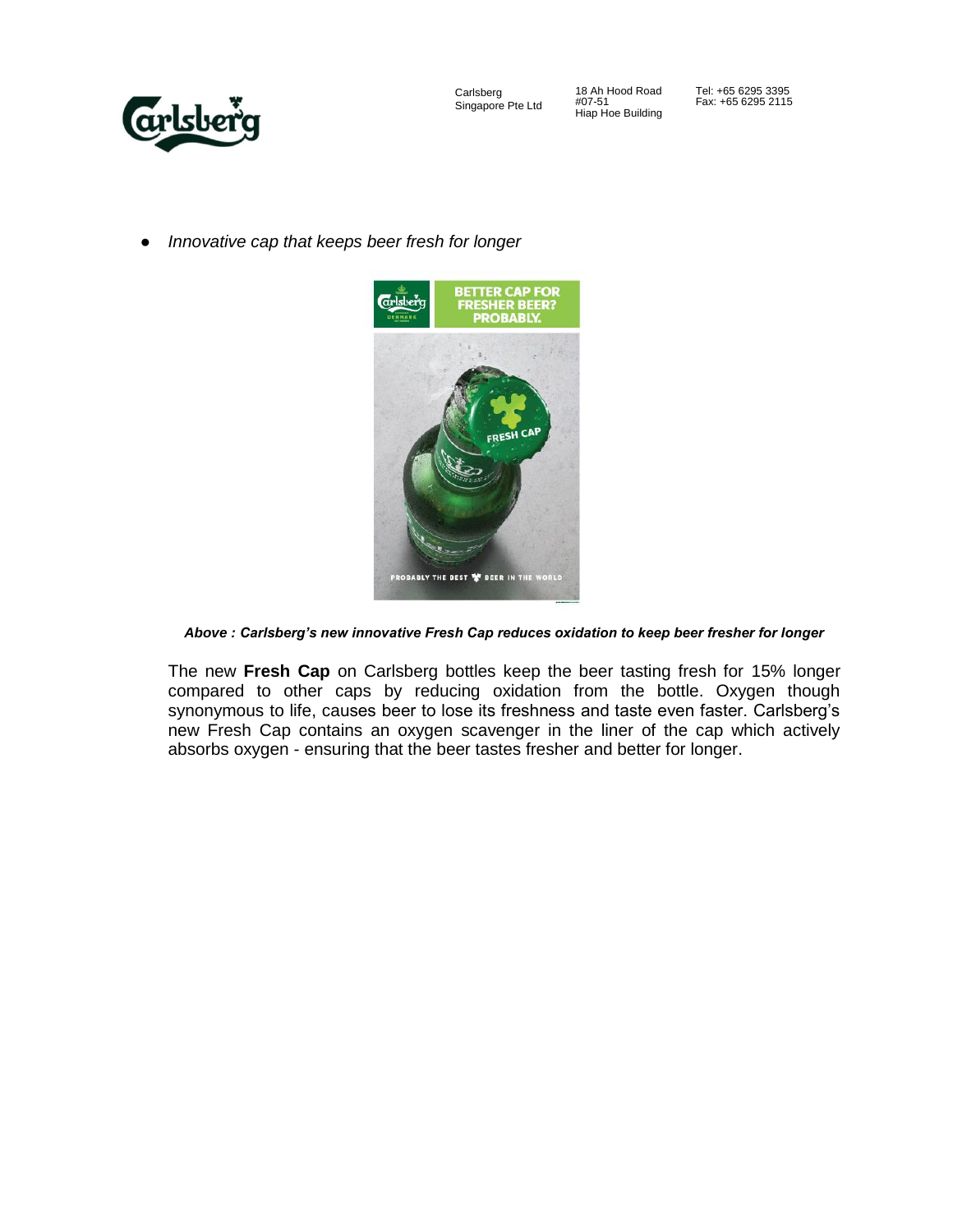

● *Enjoy better quality beers served in new premium-looking stemmed glass* 



*Above: Carlsberg new premium-looking stem glass for longer foam retention*

Beer drinkers enjoying the same great brew served in the new **premium-looking stem glasses** can delight in an even better quality Carlsberg beer. The new stemmed glasses are bowl-shaped in design, allowing for a smoother pour and comes with a tapered mouth for a more aromatic beer with 25% better foam retention. Its tailored nucleation glasses also help to create a steady stream of bubbles and maintains the head on the beer - giving you a better beer drinking experience.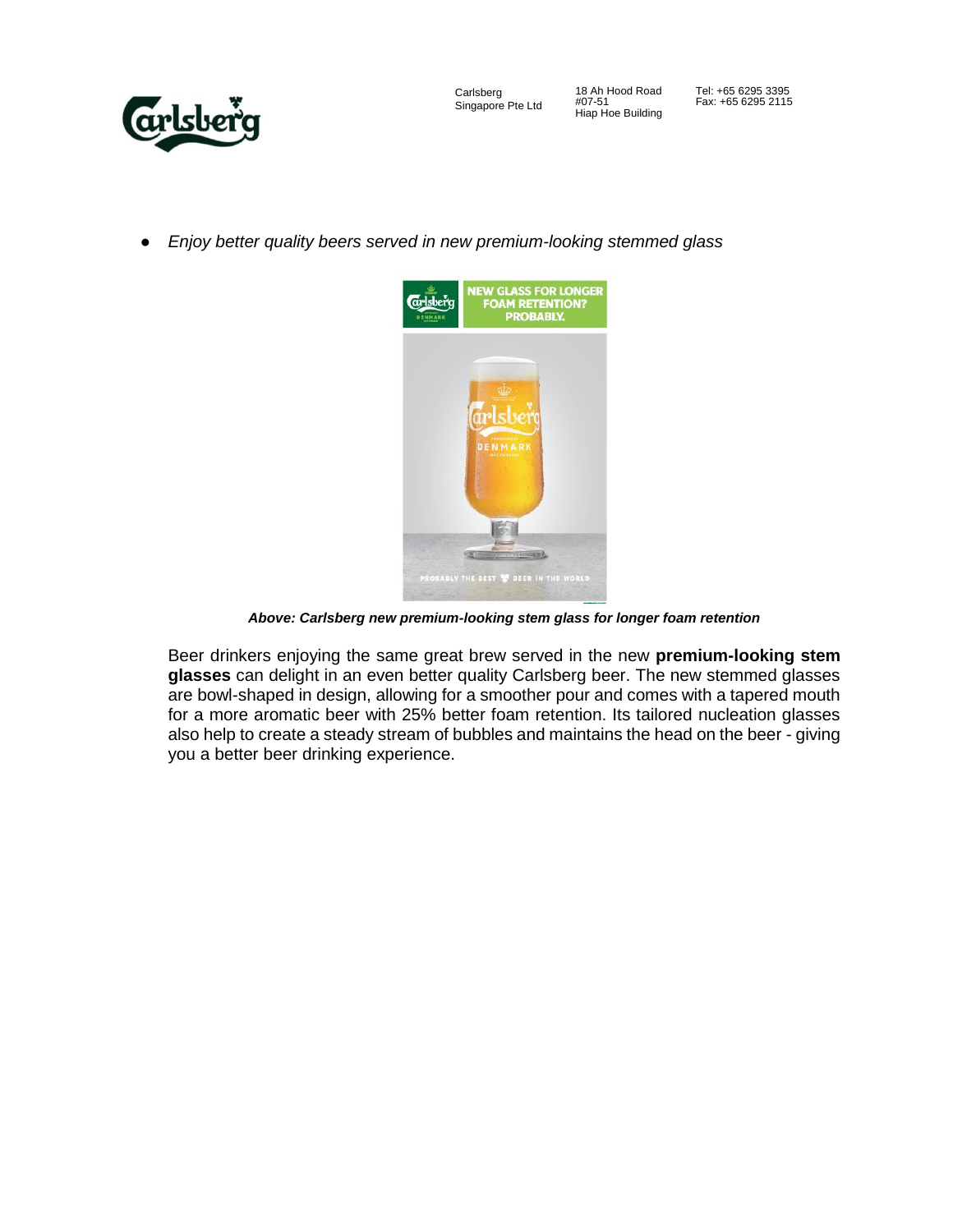

● *Grab a can of Carlsberg beer easily with new Easy-to-Open packs*



*Above: Easy to Open packs for easier beer sharing* 

Ever had difficulty getting to your beers? Carlsberg is now making it even easier for everyone to grab a can of Carlsberg beer by introducing **Easy-to-Open packs** - an additional easy to open tear perforation to its current packaging. As with all good experiences, good beers are to be enjoyed with friends! The Easy-to-Open packs will also make it easier for consumers to relish in beer sharing moments.

## **Sustainable ideas to create a better tomorrow**

Besides being able to enjoy a better beer experience, consumers will be delighted to know that they will also be minimising the environmental impact while enjoying Carlsberg products with new sustainable packaging initiatives introduced. Carlsberg is going greener with its switch to **Cradle to Cradle CertifiedTM silver ink** on its bottle label that is produced using renewable energy. The ink will help improve the recyclability of packaging as it does not contain paper fibers which cannot be reprocessed. A **new coating** of wax emulsion concentrate will also be applied to Carlsberg's refillable glass bottles which helps to double its lifetime. The coating reduces scuffing which extends the bottles' longevity, allowing them to look new and more scratch resistant longer, reducing the need for it to be replaced and disposed of easily.

Consumers will also notice a refresh in the brand's core design elements which were drawn directly from its rich heritage while reflecting a sleek and chic updated look. Carlsberg's refreshed Danish-inspired identity, which balances simplicity with contemporary design, is a testament to its constant strive to be better in all aspects of the brand. This is applied across its products,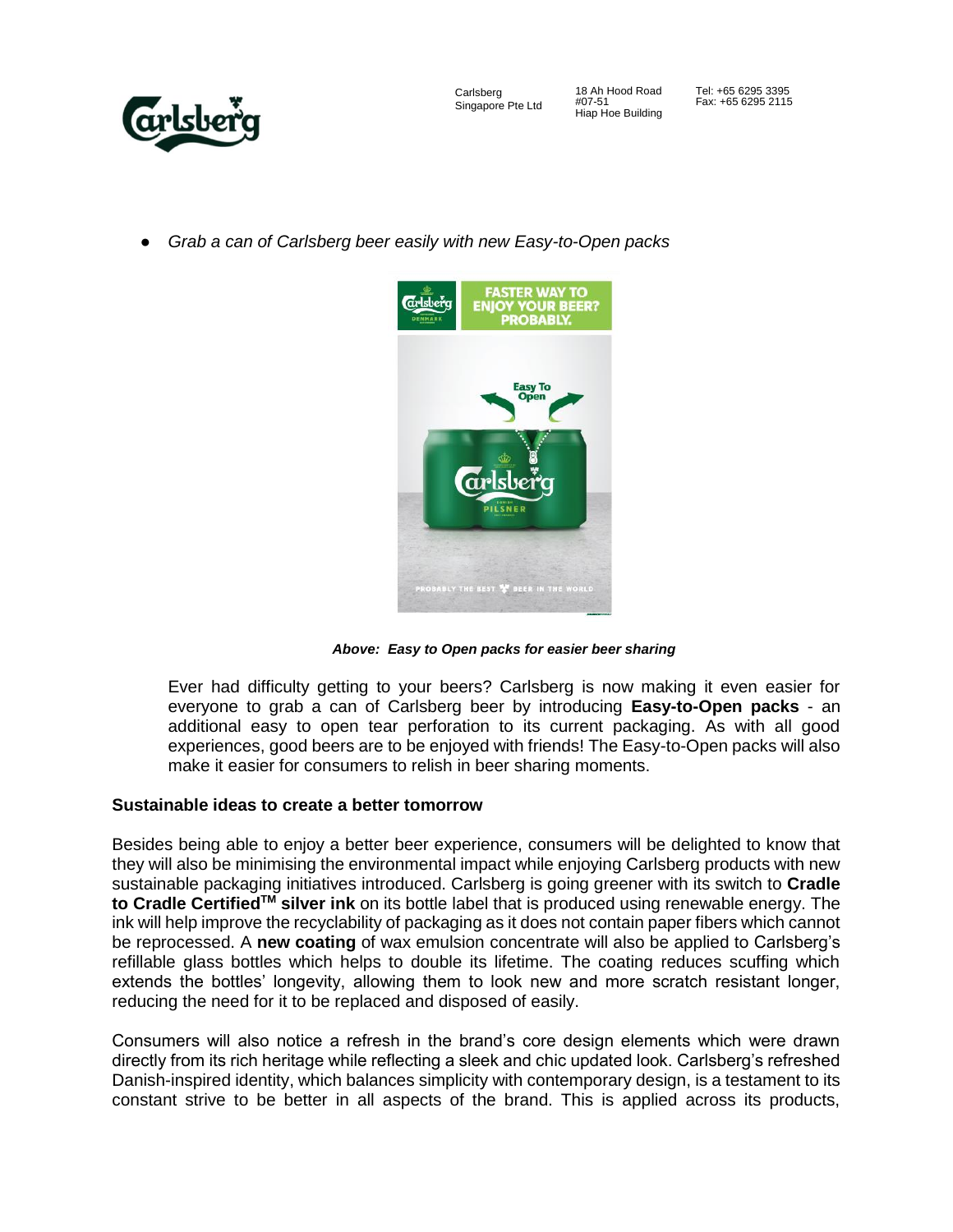Carlsberg Singapore Pte Ltd 18 Ah Hood Road

Tel: +65 6295 3395 Fax: +65 6295 2115

Hiap Hoe Building

#07-51



packaging, communications, visibilities and amenities as part of its continual journey to refine itself and experiment for a better tomorrow.

"At Carlsberg, we're constantly in pursuit of new ways to make probably the best beer in the world even better. And not just the way it tastes. We are looking at everything we do, including our packaging. Through Carlsberg's newest line-up of betterments, we hope to champion our constant pursuit of better beer and create solutions that will not only produce higher quality beers, but also help our consumers lead more sustainable lives." says Mr Olivier Dubost, General Manager of Carlsberg Singapore.

"Despite our new look, loyal Carlsberg drinkers can expect the familiar taste they have grown to love as our beer is still brewed with the same natural ingredients and attention to quality that has ensured its great taste for the past 170 years!", added Dubost.

Held at Plaza Singapura's atrium from 15 to 25 August 2019, beer lovers can experience Carlsberg's next phase of its "Pursuit for Better" and embark on a one-of-a-kind immersive experience where they can discover the brand's past, present and future. Limited to one glass per person, Singaporeans can enjoy a free glass of *Probably the Best Beer in the World* on us!

To learn more about Carlsberg's new look and betterments, visit [https://carlsberg.com.sg](http://www.carlsberg.com.sg/) and our [Facebook](https://www.facebook.com/CarlsbergSingapore) and [Instagram](https://www.instagram.com/carlsbergsg/) pages.

**###**

**For more information or interview requests, please contact:**

Jamie Tay Tate Anzur jamie.tay@tateanzur.com +65 6568 9145

Cheralyn Tan Tate Anzur cheralyn.tan@tateanzur.com +65 6568 9162